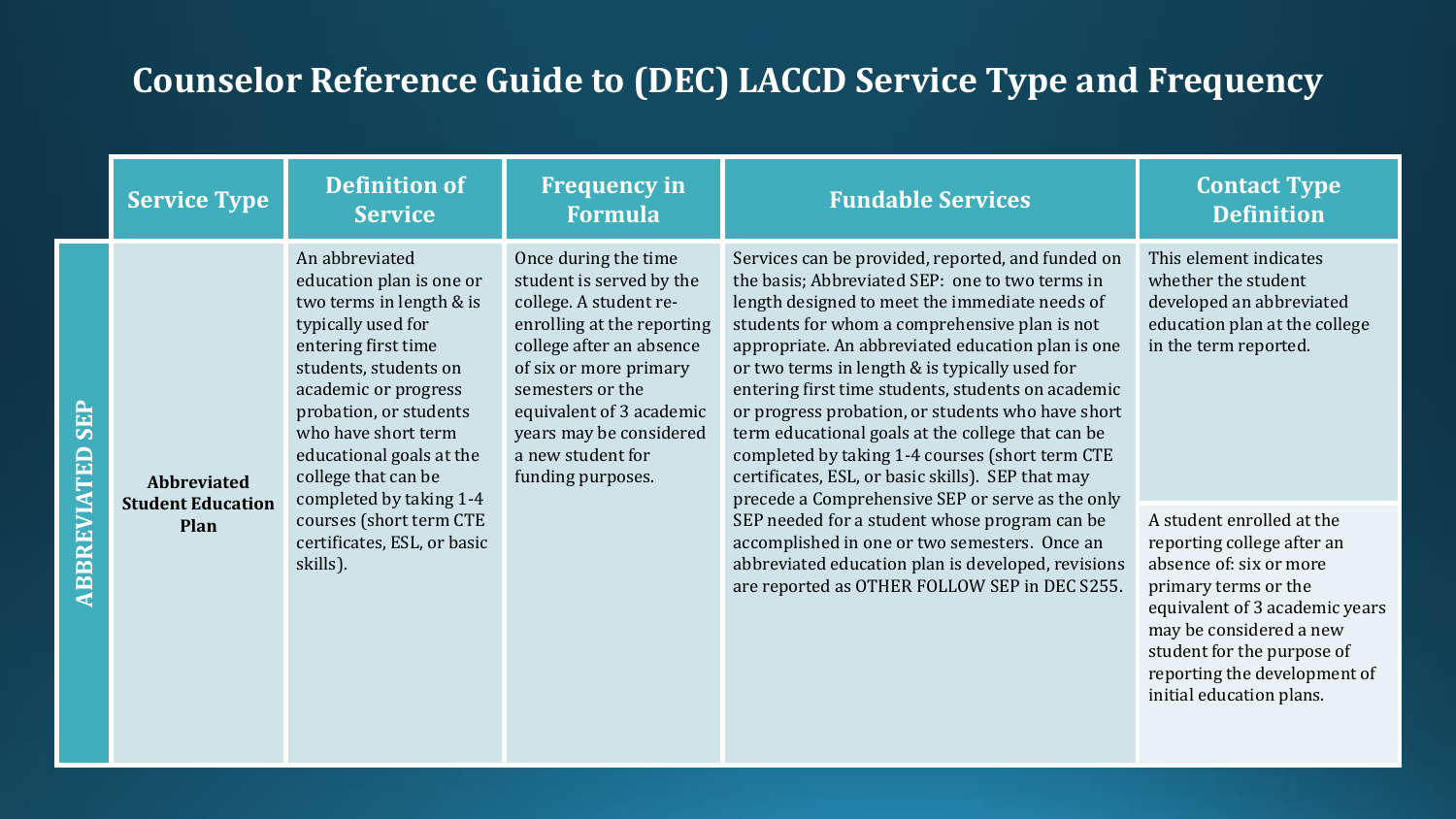| <b>Service Type</b>                  | <b>Definition of</b><br><b>Service</b>                                                                                                                                                                                                               | <b>Frequency in</b><br><b>Formula</b>                                           | <b>Fundable Services</b>                                                                                                                                                                                             | <b>Contact Type Definition</b>                                                                                                                                                                                                                                                                                                                                                                                                                                                                                                                                                                                                  |
|--------------------------------------|------------------------------------------------------------------------------------------------------------------------------------------------------------------------------------------------------------------------------------------------------|---------------------------------------------------------------------------------|----------------------------------------------------------------------------------------------------------------------------------------------------------------------------------------------------------------------|---------------------------------------------------------------------------------------------------------------------------------------------------------------------------------------------------------------------------------------------------------------------------------------------------------------------------------------------------------------------------------------------------------------------------------------------------------------------------------------------------------------------------------------------------------------------------------------------------------------------------------|
|                                      | Student received<br>academic or progress<br>probation support<br>intervention/service.<br>Student facing dismissal<br>received support service.<br>Report activity to                                                                                | Once per term during<br>time student attends the<br>college (after first term). | Services can be provided,<br>reported, and funded on the<br>basis; Follow-up services for<br>students on academic and/or<br>progress probation (e.g. one-on-<br>one or group counseling<br>sessions, student success | This element indicates whether a student on<br>academic or progress probation, or facing<br>dismissal received support services during the<br>reporting term.                                                                                                                                                                                                                                                                                                                                                                                                                                                                   |
| At Risk Follow Up<br><b>Services</b> | support a student's<br>academic progress in<br>this element. These<br>activities can include but<br>are not limited to, the<br>following examples:<br>academic/progress<br>probation<br>intervention/services,<br>student success<br>workshops, etc. |                                                                                 | workshops etc.). Follow-up<br>services (other than probation)<br>should be reported as OTHER<br>FOLLOW-UP in DEC S255.                                                                                               | Report activity to support a student's academic<br>progress in this element. This contact type is<br>intended to capture information on services for<br>students on academic/progress probation.<br>Follow-up services for other at-risk students<br>should be reported in OTHR FOLLOW SEP. These<br>activities can include but are not limited to, the<br>following examples: academic/progress<br>probation intervention/services, student success<br>workshops, etc. (Exclusions: Tutoring; early alert<br>notification through college's Student<br>Information System that do not result in the<br>delivery of a service.) |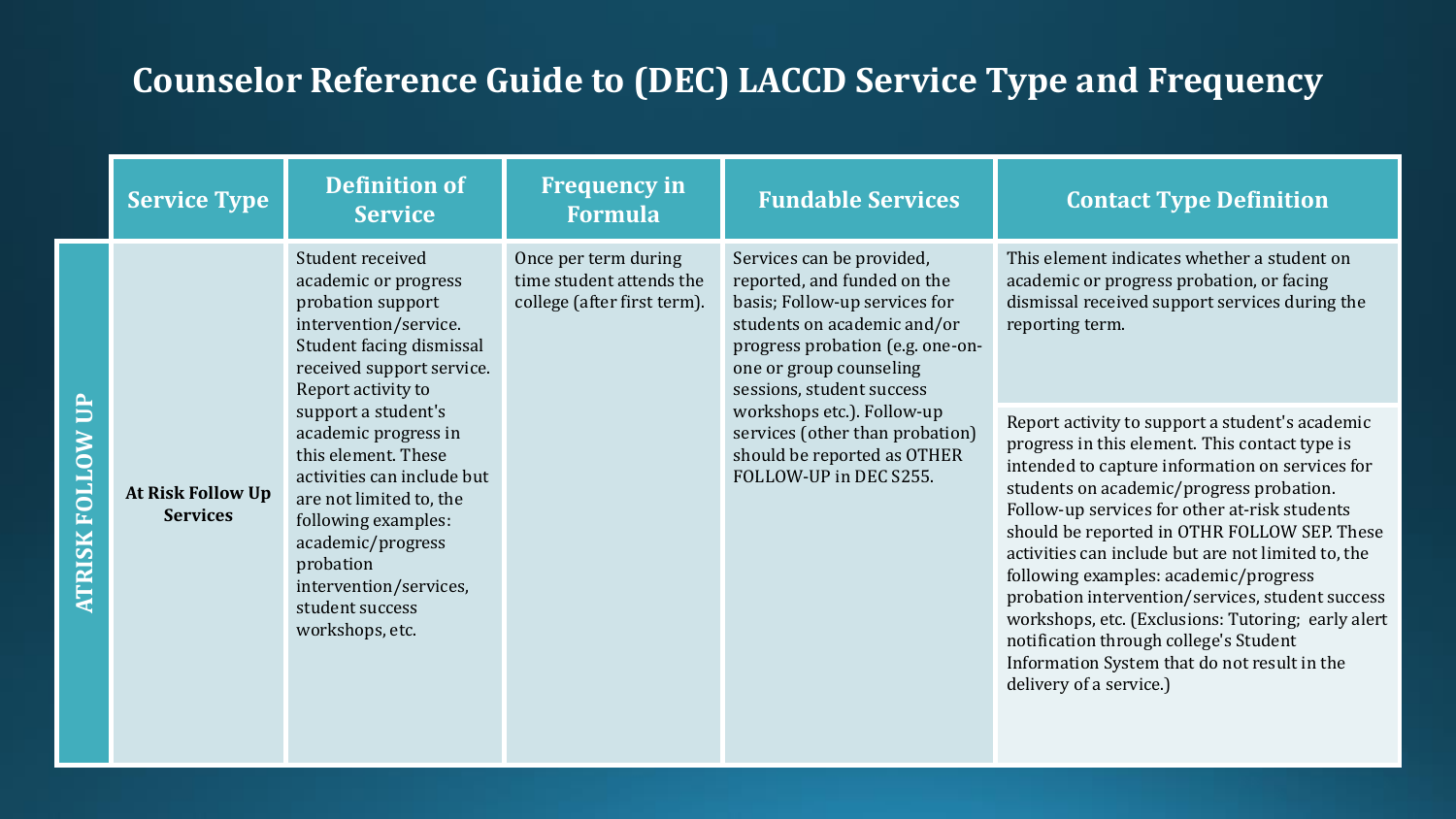|                                   | <b>Service Type</b>                                                       | <b>Definition of</b><br><b>Service</b>                                                                                                                                                                                                                                                                                                                                                                                                                                                 | <b>Frequency in</b><br><b>Formula</b>                                                                   | <b>Fundable Services</b>                                                                                                                                                                                                                                                                                                                                                                                                                                                                                                                                                                                                                                                                                                                                                                                                                                                                                                                                                                             | <b>Contact Type Definition</b>                                                                                                                                                                                                                                                                                                                                                                                                                                                                                                                                                                                                                                                                                                                                                                                                                                                                                                                                                                                                |
|-----------------------------------|---------------------------------------------------------------------------|----------------------------------------------------------------------------------------------------------------------------------------------------------------------------------------------------------------------------------------------------------------------------------------------------------------------------------------------------------------------------------------------------------------------------------------------------------------------------------------|---------------------------------------------------------------------------------------------------------|------------------------------------------------------------------------------------------------------------------------------------------------------------------------------------------------------------------------------------------------------------------------------------------------------------------------------------------------------------------------------------------------------------------------------------------------------------------------------------------------------------------------------------------------------------------------------------------------------------------------------------------------------------------------------------------------------------------------------------------------------------------------------------------------------------------------------------------------------------------------------------------------------------------------------------------------------------------------------------------------------|-------------------------------------------------------------------------------------------------------------------------------------------------------------------------------------------------------------------------------------------------------------------------------------------------------------------------------------------------------------------------------------------------------------------------------------------------------------------------------------------------------------------------------------------------------------------------------------------------------------------------------------------------------------------------------------------------------------------------------------------------------------------------------------------------------------------------------------------------------------------------------------------------------------------------------------------------------------------------------------------------------------------------------|
| <b>PLACE</b><br><b>SUB</b><br>CAR | Career, Interest,<br>or subsequent<br>placement<br>assessment<br>services | Student received<br>career, interest, or<br>subsequent<br>placement assessment<br>services.<br>Activities can include,<br>but are not limited to:<br>career or interest<br>assessments,<br>assessments for<br>placement in other<br>disciplines besides<br>English, Math, or ESL,<br>student success<br>workshops, etc.<br>Other assessment<br>(career and interest<br>assessments,<br>placement for<br>subjects other than<br>entry-level math,<br>English or ESL, or re-<br>testing) | Up to four times<br>during the year<br>during time student<br>attends the college<br>(after first term) | Services can be provided, reported, and<br>funded on the basis; Other Follow-Up<br>Services-subsequent orientations (for<br>example based on a just-in-time<br>orientation model), other assessments<br>(career and interest assessments,<br>placement assessments for subjects other<br>than entry-level math, English or ESL, or<br>re-testing); revision or development of an<br>additional SEP beyond the initial<br>abbreviated and/or comprehensive SEP<br>(if the student changes course of study, or<br>there are other changes that necessitate a<br>revised or new SEP); student success<br>workshops, etc. In general SSSP service<br>interactions that include a two-way<br>interaction of an unspecified duration<br>meet the intent of follow-up and can be<br>reported for funding. Actions that do not<br>qualify for funding as follow-up services<br>are those that are one-sided action on the<br>part of the college and those that are<br>primarily administrative or clerical. | This contact type indicates whether a student<br>receives other types of student success<br>support services during the reporting term,<br>including: placement, assessment retesting,<br>career interest assessment and exploration,<br>assessment for placement in other disciplines<br>besides English, Math or ESL, or other<br>orientations beyond the initial orientation or<br>other education planning or follow-up<br>services.<br>Report follow-up activity to support a<br>student's academic progress with this contact<br>type. Student received career, interest, or<br>subsequent placement assessment services.<br>Include activity for at-risk students enrolled in<br>basic skills courses, or who have not identified<br>an education goal and course of study.<br>Activities can include, but are not limited to:<br>career or interest assessments, assessments<br>for placement in other disciplines besides<br>English, Math, or ESL, subsequent placement<br>testing, student success workshops, etc. |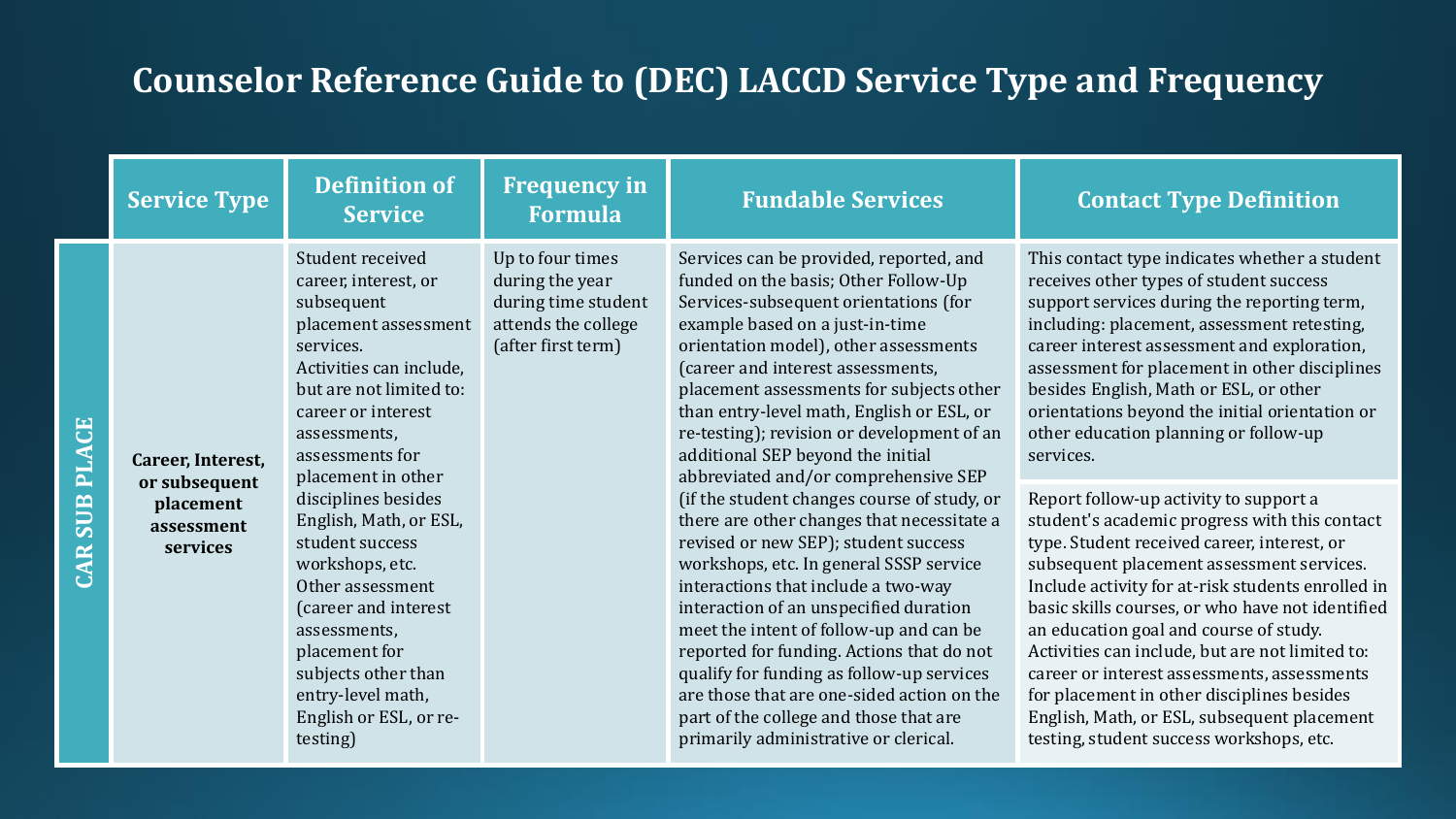|                           | <b>Service Type</b>                               | <b>Definition of Service</b>                                                                                                                                                                                                                                                                                                                                                                                                                                                                                                                                                                                                                                                    | <b>Frequency in</b><br><b>Formula</b>                                                                                                                                                   | <b>Fundable Services</b>                                                                                                                                                                                                                                                                                                                                                                                                                                                                                                                                                                                                                                                                                                                                                                                    | <b>Contact Type</b><br><b>Definition</b>                                                                                                                                                                                                                                                                                                                                                                                                                                                                                    |
|---------------------------|---------------------------------------------------|---------------------------------------------------------------------------------------------------------------------------------------------------------------------------------------------------------------------------------------------------------------------------------------------------------------------------------------------------------------------------------------------------------------------------------------------------------------------------------------------------------------------------------------------------------------------------------------------------------------------------------------------------------------------------------|-----------------------------------------------------------------------------------------------------------------------------------------------------------------------------------------|-------------------------------------------------------------------------------------------------------------------------------------------------------------------------------------------------------------------------------------------------------------------------------------------------------------------------------------------------------------------------------------------------------------------------------------------------------------------------------------------------------------------------------------------------------------------------------------------------------------------------------------------------------------------------------------------------------------------------------------------------------------------------------------------------------------|-----------------------------------------------------------------------------------------------------------------------------------------------------------------------------------------------------------------------------------------------------------------------------------------------------------------------------------------------------------------------------------------------------------------------------------------------------------------------------------------------------------------------------|
|                           |                                                   | Student develops a comprehensive<br>education plan with a counselor. A<br>comprehensive education plan is<br>at least 2 terms in length and<br>should reflect the number of terms                                                                                                                                                                                                                                                                                                                                                                                                                                                                                               | Once during time<br>student is served<br>by the college. A<br>student re-<br>enrolling at the                                                                                           | Services can be provided, reported, and<br>funded on the basis; an education plan that is<br>at least two terms in length and reflects the<br>number of terms required to achieve the<br>student's declared course of study (title 5,                                                                                                                                                                                                                                                                                                                                                                                                                                                                                                                                                                       | This element indicates whether<br>the student developed an<br>education plan at the college in<br>the term reported.                                                                                                                                                                                                                                                                                                                                                                                                        |
| <b>SEP</b><br>COMPREHENSV | Comprehensive<br><b>Student Education</b><br>Plan | required to achieve the student's<br>declared course of study.<br>Comprehensive student education<br>plans take into account a students<br>interest, skills, career and<br>educational goals, major, potential<br>transfer institutions, and the steps<br>the student needs to take on their<br>educational path to complete their<br>identified course of study. The<br>comprehensive student education<br>plan is tailored to meet the<br>individual needs and interests of<br>the student and may include other<br>elements to satisfy participation<br>requirements for programs such<br>as EOPS, DSPS, CalWORKs,<br>veterans education benefits,<br>athletics, and others. | reporting college<br>after an absence of<br>sic or more<br>primary semesters<br>or the equivalent of<br>3 academic years<br>may be considered<br>a new student for<br>funding purposes. | section 55524); a student who has a clearly<br>defined educational goal and course of study<br>at the time he or she applies and enrolls in a<br>course at a college may not need an<br>Abbreviated SEP and may immediately<br>develop a Comprehensive SEP with a<br>counselor. The comprehensive plan includes<br>but is not limited to, addressing the education<br>goal and course of study requirements such as<br>the requirements for the major, transfer,<br>certificate, program, applicable course<br>prerequisite or co requisite, the need for basic<br>skills, assessment for placement results, and<br>the need for referral to other support and<br>instructional services as appropriate.<br>Revisions or a new SEP in subsequent terms<br>are counted under OTHR FOLLOW SEP in DEC<br>S255. | 1. A comprehensive education<br>plan is at least 2 terms in length<br>and should reflect the number<br>of terms required to achieve the<br>student's declared course of<br>study.<br>2. Revisions to ed plan are<br>reported on OTHR FOLLOW<br>SEP.<br>3. A student enrolled at the<br>reporting college after an<br>absence of: six or more primary<br>terms or the equivalent of 3<br>academic years may be<br>considered a new student for<br>the purpose of reporting the<br>development of initial<br>education plans. |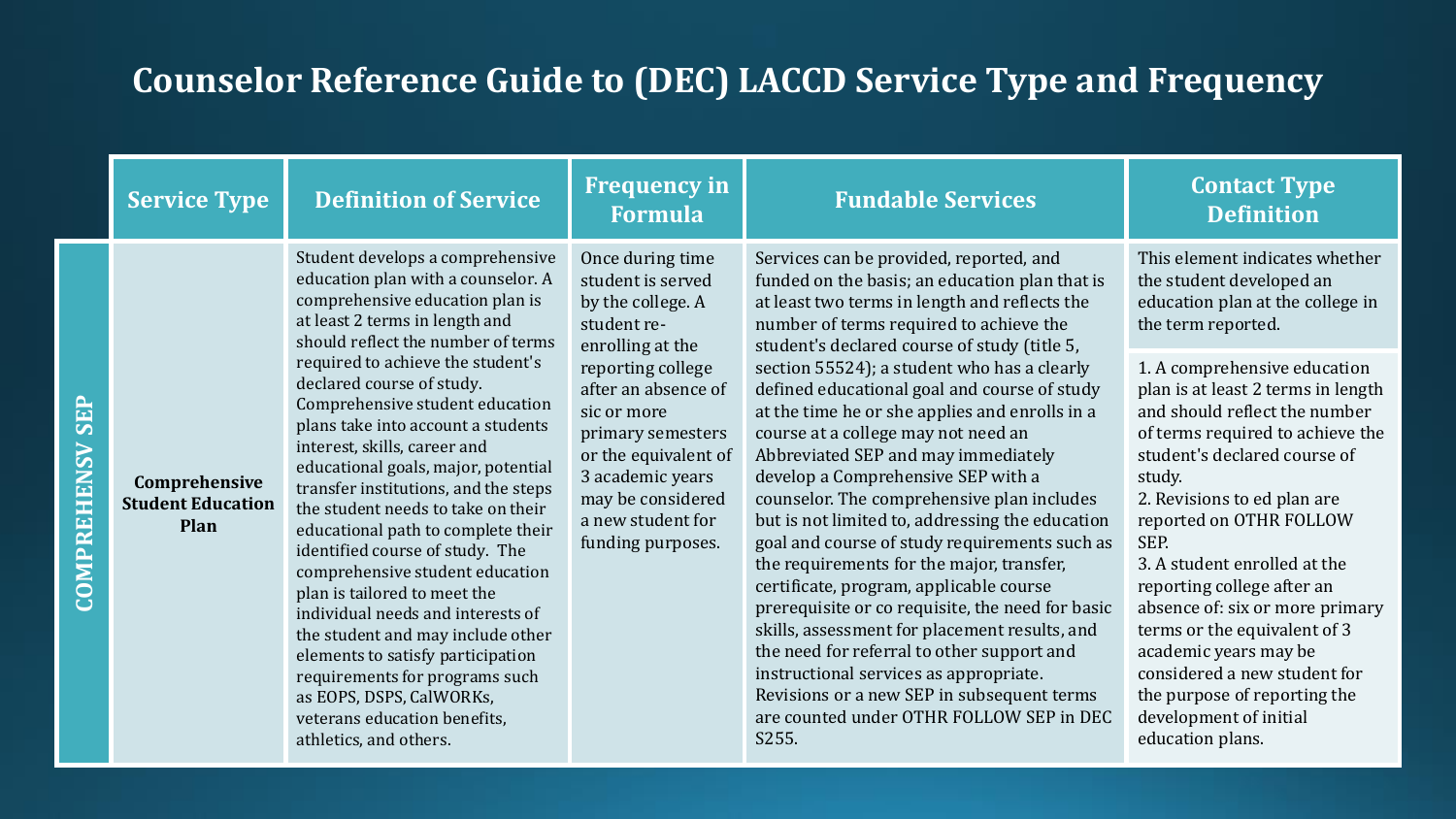|                        | <b>Service Type</b>            | <b>Definition of Service</b>                                                                                                                                                                                                                                                                                   | <b>Frequency in</b><br><b>Formula</b>                                       | <b>Fundable Services</b>                                                                                                        | <b>Contact Type Definition</b>                                                                                                                                                                                                                                                                                                                                                                                                                                   |
|------------------------|--------------------------------|----------------------------------------------------------------------------------------------------------------------------------------------------------------------------------------------------------------------------------------------------------------------------------------------------------------|-----------------------------------------------------------------------------|---------------------------------------------------------------------------------------------------------------------------------|------------------------------------------------------------------------------------------------------------------------------------------------------------------------------------------------------------------------------------------------------------------------------------------------------------------------------------------------------------------------------------------------------------------------------------------------------------------|
|                        |                                | Student received<br>counseling/advisement services<br>during the reporting term.<br>Counseling and advisement service<br>refers to a substantive interaction<br>between a counselor and a<br>student. Contact can take place                                                                                   | Once per year per<br>student during time<br>student attends the<br>college. | Services can be provided,<br>reported, and funded on the<br>basis; counseling or advising to a<br>student or group of students. | This element indicates whether the<br>student received counseling/advising<br>services, other than the development<br>of the SEP, during the reporting term.                                                                                                                                                                                                                                                                                                     |
| <b>COUNSL/ADVISING</b> | Counseling/<br><b>Advising</b> | during individual appointments or<br>group advising/counseling.<br>Report whether the student<br>received counseling or advising<br>services during the reporting term.<br>Counseling or advising services<br>provided through another<br>categorical program should be<br>included for purposes of reporting. |                                                                             |                                                                                                                                 | 1. Counseling and advisement service<br>refers to a substantive interaction<br>between a counselor and a student.<br>Contact can take place during<br>individual appointments or group<br>advising/counseling.<br>2. Report whether the student<br>received counseling or advising<br>services during the reporting term.<br>Counseling or advising services<br>provided through another categorical<br>program should be included for<br>purposes of reporting. |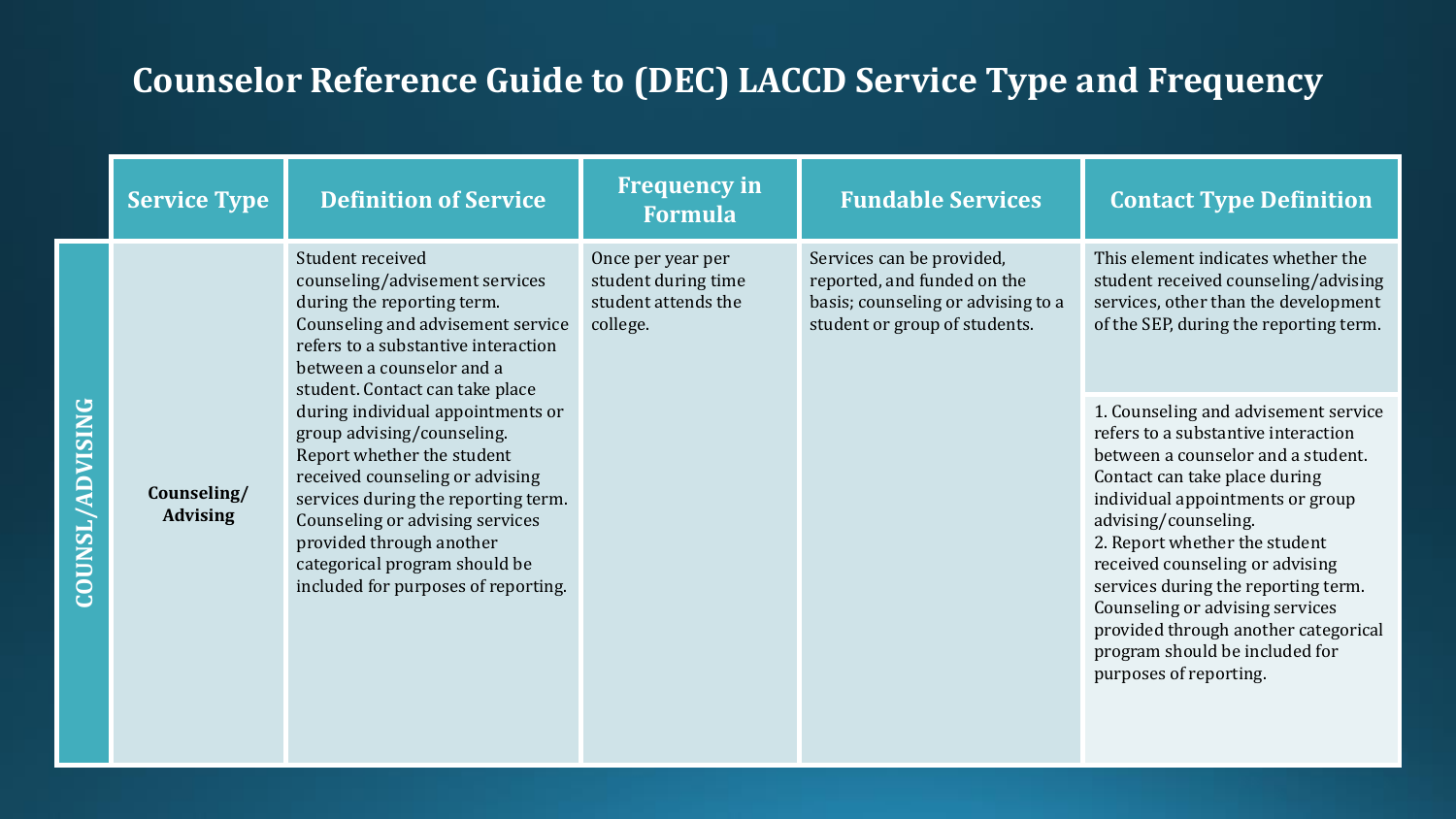| <b>Service Type</b>                 | <b>Definition of</b><br><b>Service</b>                                                                       | <b>Frequency in</b><br><b>Formula</b>                                                                                                                                                                                                                      | <b>Fundable Services</b>                                                                                                                                                                                                                                            | <b>Contact Type Definition</b>                                                                                                                                                                                                                                                                                                                                                                                                                                             |
|-------------------------------------|--------------------------------------------------------------------------------------------------------------|------------------------------------------------------------------------------------------------------------------------------------------------------------------------------------------------------------------------------------------------------------|---------------------------------------------------------------------------------------------------------------------------------------------------------------------------------------------------------------------------------------------------------------------|----------------------------------------------------------------------------------------------------------------------------------------------------------------------------------------------------------------------------------------------------------------------------------------------------------------------------------------------------------------------------------------------------------------------------------------------------------------------------|
|                                     | Student received<br>placement services<br>based on assessment<br>testing and alternate<br>multiple measures. | Once during time student is<br>served by the college. Pre-<br>enrollment services provided<br>to potential students can be<br>counted for funding if they<br>complete a college application<br>to create a basic student<br>record. A student re-enrolling | Services can be provided, reported,<br>and funded on the basis; Initial<br>assessment: for math, English and<br>ESL for first-time students.<br>Services reported for funding must<br>be documented (electronically or<br>otherwise) in a way that is<br>auditable. | This contact type indicates that the<br>student received assessment services for<br>initial course placement as a part of the<br>student success process of the college.                                                                                                                                                                                                                                                                                                   |
| <b>Initial</b><br><b>Assessment</b> |                                                                                                              | at the reporting college after<br>an absence of six or more<br>primary semesters or the<br>equivalent of 3 academic years<br>may be considered a new<br>student for funding purposes.                                                                      |                                                                                                                                                                                                                                                                     | Student received placement services<br>based on alternative measures in lieu of<br>an assessment test.<br>Student received placement services<br>based on assessment testing and<br>alternate multiple measures.<br>A student enrolled at the reporting<br>college after an absence of six or more<br>primary terms (semester) or the<br>equivalent of 3 academic years may be<br>considered a new student for the<br>purpose of reporting initial assessment<br>services. |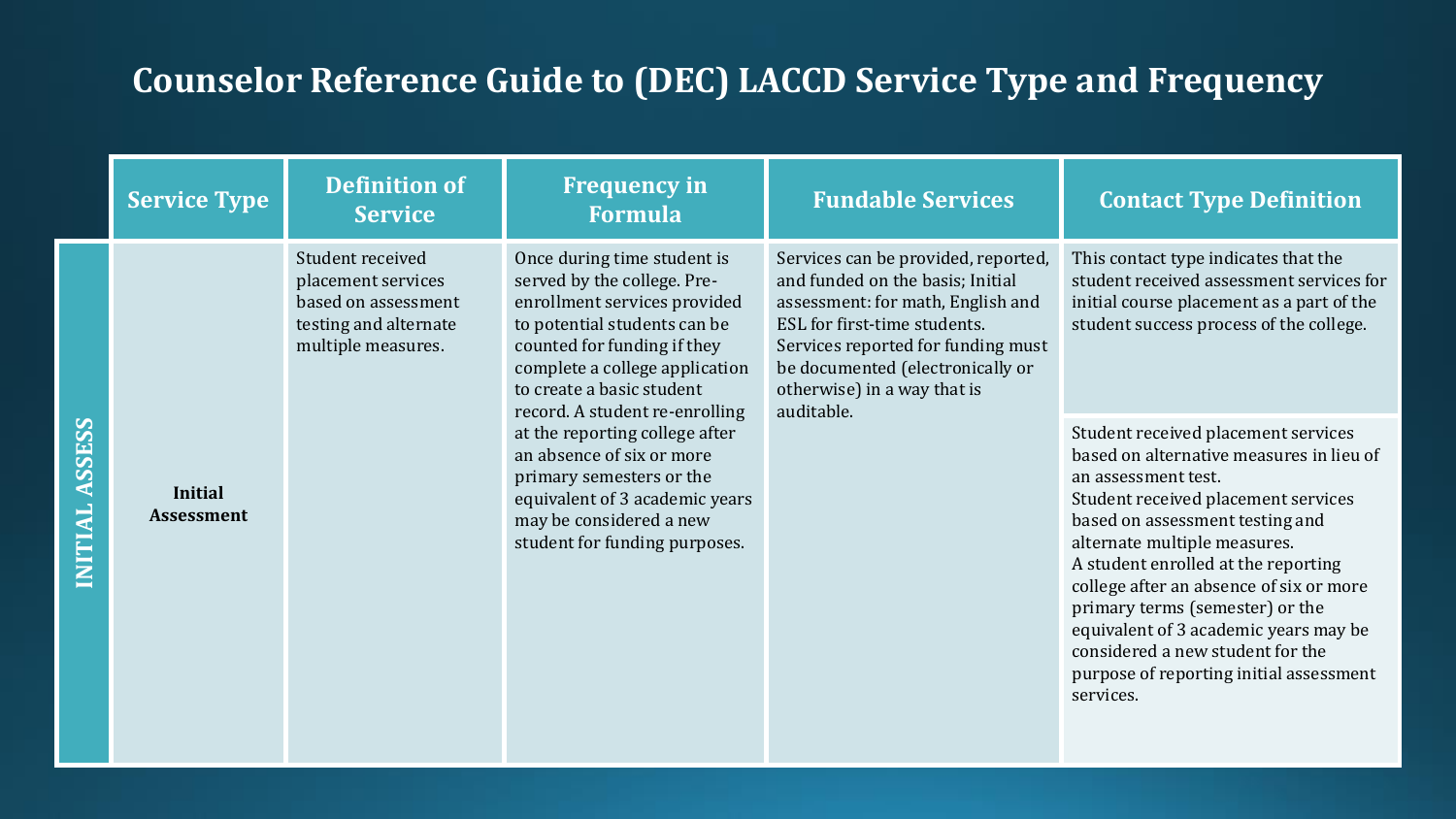|                     | <b>Service Type</b>        | <b>Definition of</b><br><b>Service</b>                                                                                                                                                     | <b>Frequency in</b><br><b>Formula</b>                                                                                                                                                                                                                  | <b>Fundable Services</b>                                                                                                                                                                                                                       | <b>Contact Type Definition</b>                                                                                                                                                                                                                                                                                                                                                                                        |
|---------------------|----------------------------|--------------------------------------------------------------------------------------------------------------------------------------------------------------------------------------------|--------------------------------------------------------------------------------------------------------------------------------------------------------------------------------------------------------------------------------------------------------|------------------------------------------------------------------------------------------------------------------------------------------------------------------------------------------------------------------------------------------------|-----------------------------------------------------------------------------------------------------------------------------------------------------------------------------------------------------------------------------------------------------------------------------------------------------------------------------------------------------------------------------------------------------------------------|
|                     |                            | Student did participate<br>in initial orientation<br>services.<br>A student enrolled at the<br>reporting college after an<br>absence of six or more<br>primary terms<br>(semesters) or the | Once during time student<br>attends the college. A student<br>re-enrolling at the reporting<br>college after an absence of six<br>or more primary semesters or<br>the equivalent of 3 academic<br>years may be considered a<br>new student for funding | Services can be provided, reported,<br>and funded on the basis; for first<br>time students. If additional<br>orientation is provided during the<br>same or subsequent terms that<br>service should be reported as<br>OTHER ORIENT in DEC S255. | This element indicates whether the<br>student received initial orientation<br>services as part of the student success<br>process at the college.                                                                                                                                                                                                                                                                      |
| ORIEN<br><b>AL.</b> | <b>Initial Orientation</b> | equivalent of 3 academic<br>years may be considered<br>a new student for the<br>purpose of reporting the<br>development of initial<br>orientation.                                         | purposes.                                                                                                                                                                                                                                              |                                                                                                                                                                                                                                                | 1. If additional orientation is provided<br>during the same or subsequent term<br>that service should be reported in<br><b>OTHER ORIENT.</b><br>2. A student enrolled at the reporting<br>college after an absence of six or more<br>primary terms (semesters) or the<br>equivalent of 3 academic years may be<br>considered a new student for the<br>purpose of reporting the development of<br>initial orientation. |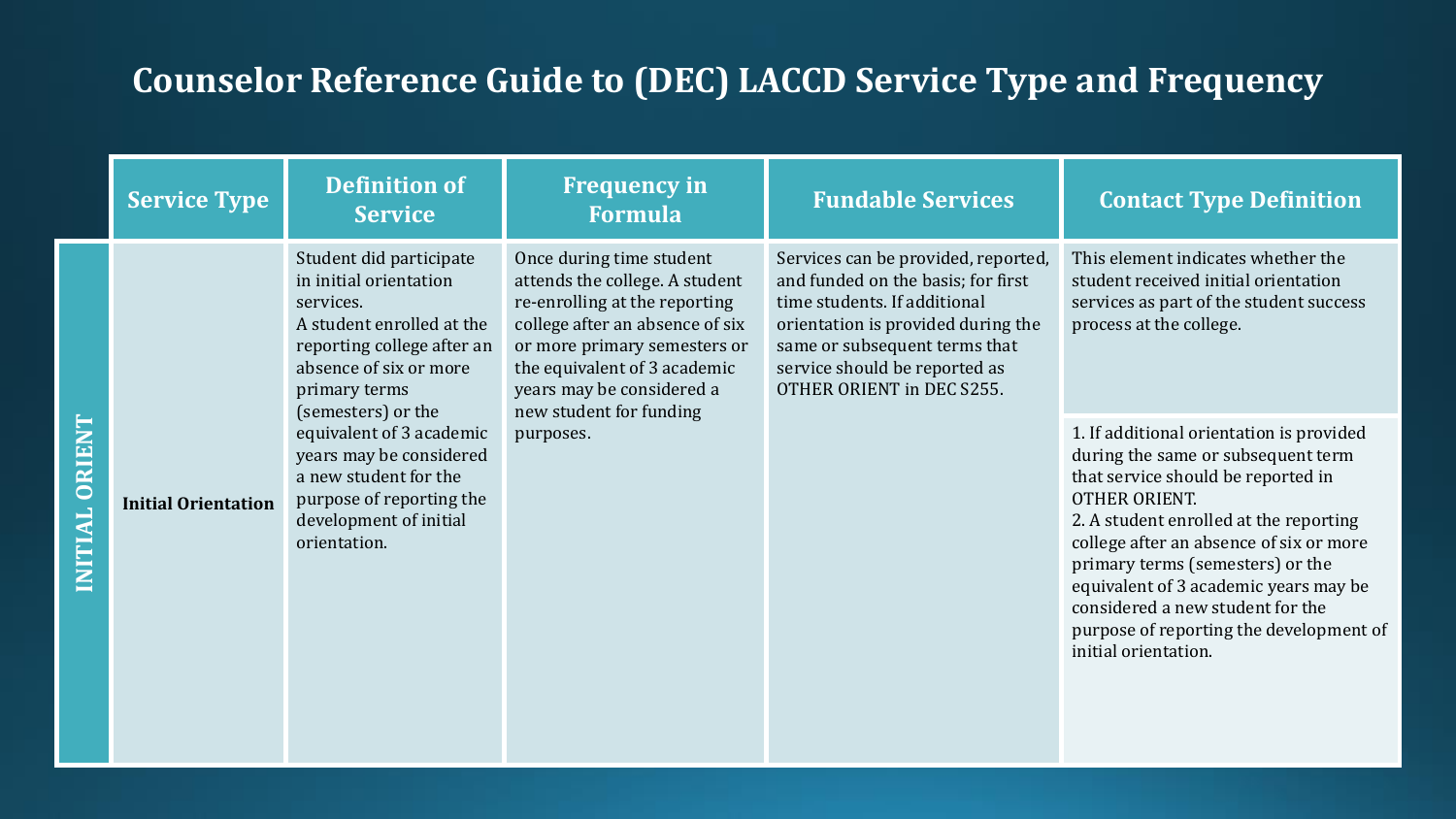|       | <b>Service Type</b>          | <b>Definition of</b><br><b>Service</b>                                | <b>Frequency in</b><br><b>Formula</b>                                                                                                                                                                                                                  | <b>Fundable Services</b>                                                                                                                                                                                                                      | <b>Contact Type Definition</b>                                                                                                                                                                                                                                                                                                                                                                                         |
|-------|------------------------------|-----------------------------------------------------------------------|--------------------------------------------------------------------------------------------------------------------------------------------------------------------------------------------------------------------------------------------------------|-----------------------------------------------------------------------------------------------------------------------------------------------------------------------------------------------------------------------------------------------|------------------------------------------------------------------------------------------------------------------------------------------------------------------------------------------------------------------------------------------------------------------------------------------------------------------------------------------------------------------------------------------------------------------------|
|       |                              | Student did participate<br>in initial online<br>orientation services. | Once during time student<br>attends the college. A student<br>re-enrolling at the reporting<br>college after an absence of six<br>or more primary semesters or<br>the equivalent of 3 academic<br>years may be considered a<br>new student for funding | Service provided online, reported,<br>and funded on the basis; for first<br>time students. If additional<br>orientation is provided during the<br>same or subsequent terms that<br>service should be reported as<br>OTHER ORIENT in DEC S255. | This element indicates whether the<br>student received initial orientation<br>services as part of the student success<br>process at the college.                                                                                                                                                                                                                                                                       |
| ORIEN | Online<br><b>Orientation</b> |                                                                       | purposes.                                                                                                                                                                                                                                              |                                                                                                                                                                                                                                               | 1. If additional orientation is provided<br>during the same or subsequent term<br>that service should be reported in<br><b>OTHER ORIENT.</b><br>2. A student enrolled at the reporting<br>college after an absence of six or more<br>primary terms (semesters) or the<br>equivalent of 3 academic years may be<br>considered a new student for the<br>purpose of reporiting the development of<br>initial orientation. |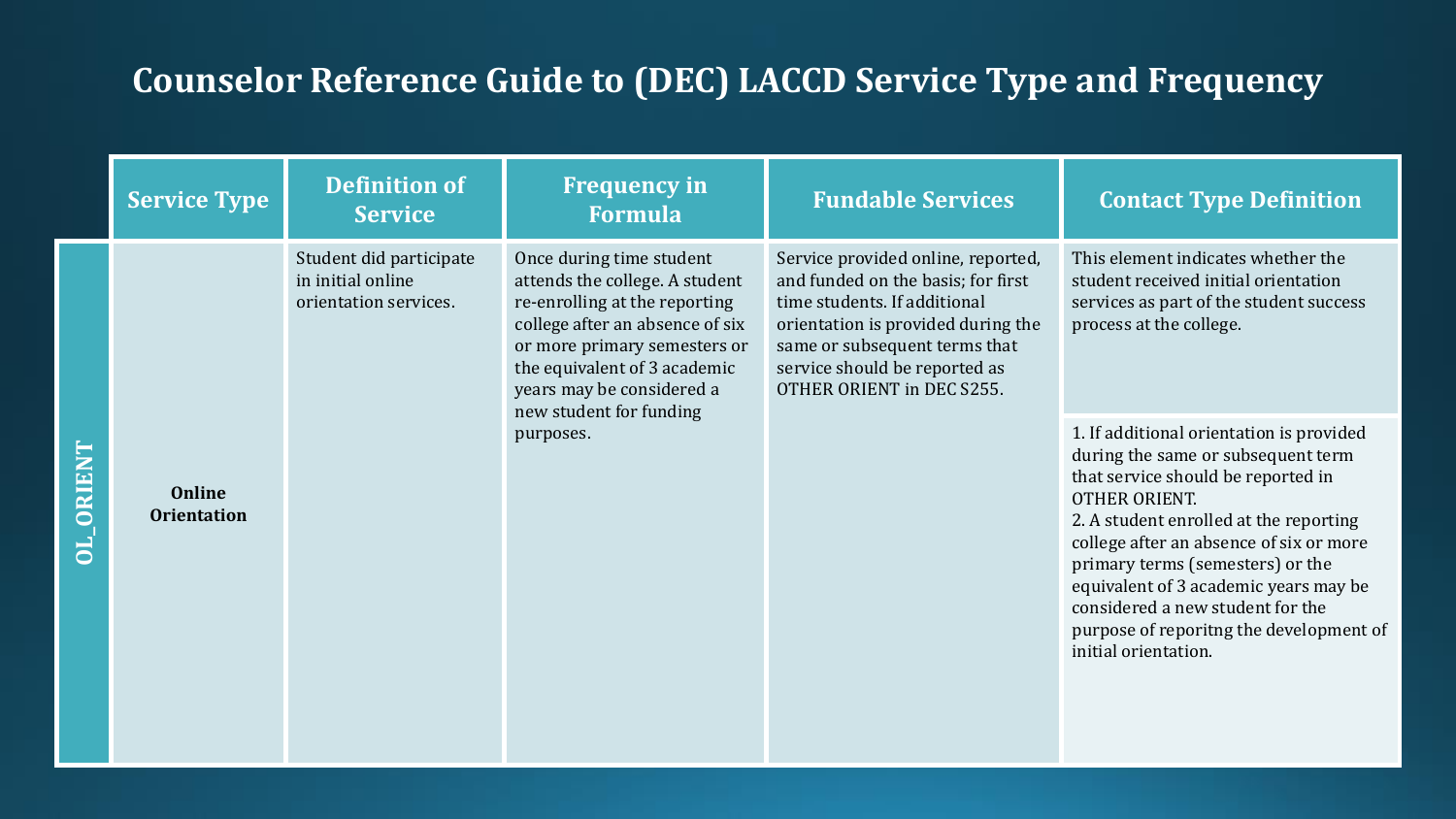| <b>Service Type</b>                       | <b>Definition of Service</b>                                                                                                                                                                                                                                                                                                                                                                                                                 | <b>Frequency in</b><br><b>Formula</b>                                                                     | <b>Fundable Services</b>                                                                                                                                                                                                                                                                                                                                                                                                                                                                                                                                                                                        | <b>Contact Type Definition</b>                                                                                                                                                                                                                                                                                                                                                                                                                 |
|-------------------------------------------|----------------------------------------------------------------------------------------------------------------------------------------------------------------------------------------------------------------------------------------------------------------------------------------------------------------------------------------------------------------------------------------------------------------------------------------------|-----------------------------------------------------------------------------------------------------------|-----------------------------------------------------------------------------------------------------------------------------------------------------------------------------------------------------------------------------------------------------------------------------------------------------------------------------------------------------------------------------------------------------------------------------------------------------------------------------------------------------------------------------------------------------------------------------------------------------------------|------------------------------------------------------------------------------------------------------------------------------------------------------------------------------------------------------------------------------------------------------------------------------------------------------------------------------------------------------------------------------------------------------------------------------------------------|
| <b>Other Follow Up</b><br><b>Services</b> | Report follow-up activity to<br>support a student's academic<br>progress. Include activity for at-<br>risk students enrolled in basic<br>skills courses, or who have not<br>identified an education goal and<br>course of study. Activities can<br>include, but are not limited to:<br>one on one or group counseling<br>sessions, group workshops, non<br>apportionment generating<br>tutoring services, student<br>success workshops, etc. | Up to four times during<br>the year, during the time<br>student attend the<br>college (after first term). | Services can be provided, reported, and<br>funded on the basis; Report follow-up<br>activity to support a student's<br>academic progress. Include activity for<br>at-risk students enrolled in basic skills<br>courses, or who have not identified an<br>education goal and course of study.<br>Activities can include, but are not<br>limited to: career or interest<br>assessments, assessments for<br>placement in other disciplines besides<br>English, Math, or ESL, student success<br>workshops, etc. Follow-up services for<br>probation students should be reported<br>as ATRISK FOLLOWUP in DEC S255. | This contact type indicates that a<br>student receives other types of<br>student success support services<br>during the reporting term,<br>including: placement, assessment<br>retesting, career interest<br>assessment and exploration,<br>assessment for placement in other<br>disciplines besides English, Math<br>or ESL, or other orientations<br>beyond the initial orientation or<br>other education planning or<br>follow-up services. |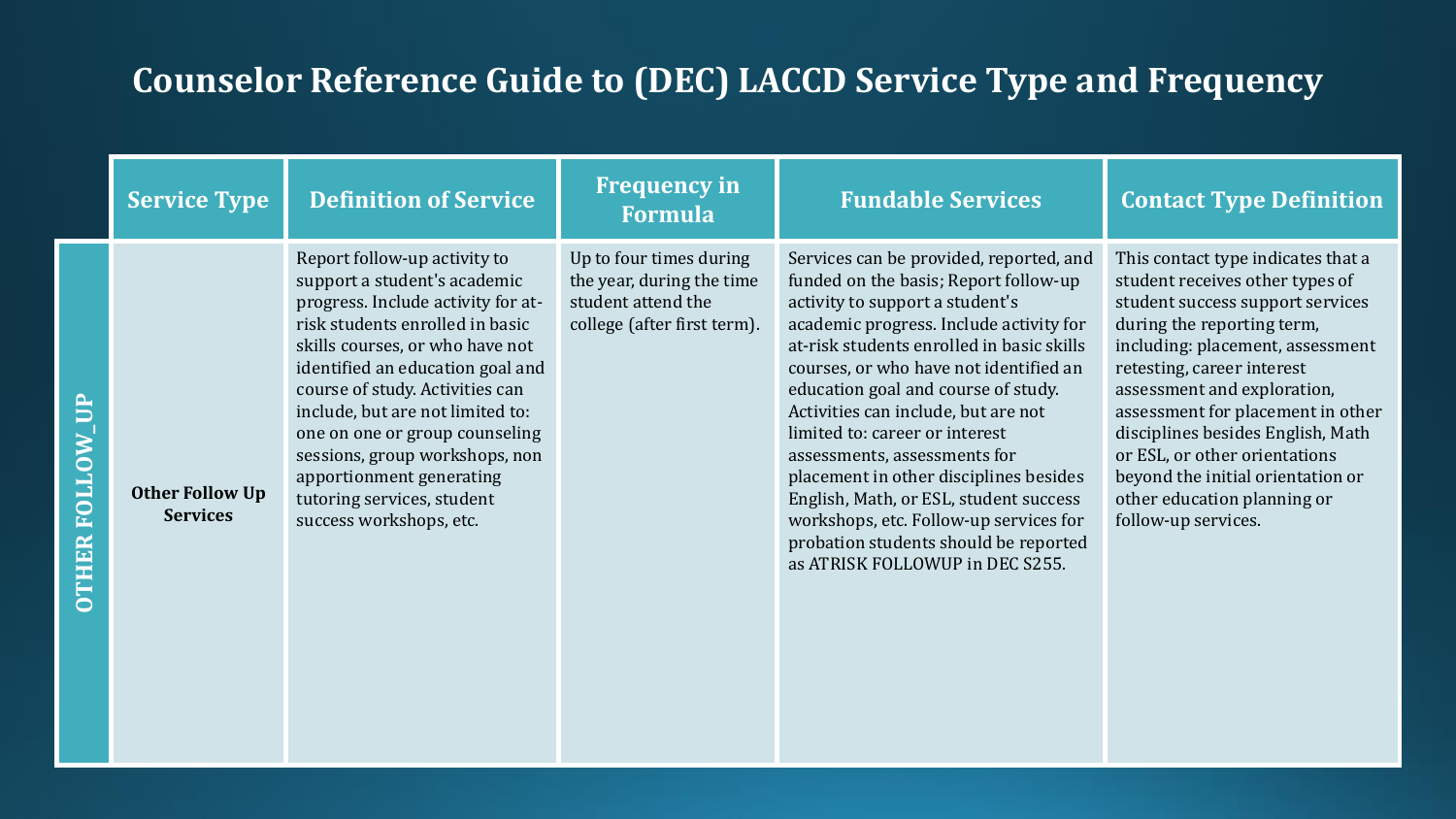|                         | <b>Service Type</b>                         | <b>Definition of</b><br><b>Service</b>                                                                                                     | <b>Frequency in</b><br><b>Formula</b>                                                                 | <b>Fundable Services</b>                                                                                                                                                                                                                                                                                                                                                                                                                                                                                                                                              | <b>Contact Type Definition</b>                                                                                                                                                                                                                                                                                                                                                                                                           |
|-------------------------|---------------------------------------------|--------------------------------------------------------------------------------------------------------------------------------------------|-------------------------------------------------------------------------------------------------------|-----------------------------------------------------------------------------------------------------------------------------------------------------------------------------------------------------------------------------------------------------------------------------------------------------------------------------------------------------------------------------------------------------------------------------------------------------------------------------------------------------------------------------------------------------------------------|------------------------------------------------------------------------------------------------------------------------------------------------------------------------------------------------------------------------------------------------------------------------------------------------------------------------------------------------------------------------------------------------------------------------------------------|
| $\overline{\mathbf{C}}$ | <b>Other Orientation</b><br><b>Services</b> | Student received<br>subsequent orientation<br>services (e.g. based on<br>just-in-time orientations<br>provided at key<br>momentum points). | Up to four times during<br>the year during time<br>student attends the<br>college (after first term). | Services can be provided, reported, and<br>funded on the basis; Other Follow-Up<br>Services-subsequent orientations (for<br>example based on a just-in-time<br>orientation model), In general SSSP<br>service interactions that include a two-<br>way interaction of an unspecified<br>duration meet the intent of follow-up and<br>can be reported for funding. Actions that<br>do not qualify for funding as follow-up<br>services are those that are one-sided<br>action on the part of the college and those<br>that are primarily administrative or<br>clerical. | This contact type indicates that a<br>student received other types of student<br>success support services during the<br>reporting term, including: placement,<br>assessment retesting, career interest<br>assessment and exploration,<br>assessment for placement in other<br>disciplines besides English, Math or<br>ESL, or other orientations beyond the<br>initial orientation or other education<br>planning or follow-up services. |
|                         |                                             |                                                                                                                                            |                                                                                                       |                                                                                                                                                                                                                                                                                                                                                                                                                                                                                                                                                                       | Report follow-up activity to support a<br>student's academic progress in this<br>element. Activities including<br>orientations attended in EOPS, DSPS,<br>Nursing, CalWORKs, etc.                                                                                                                                                                                                                                                        |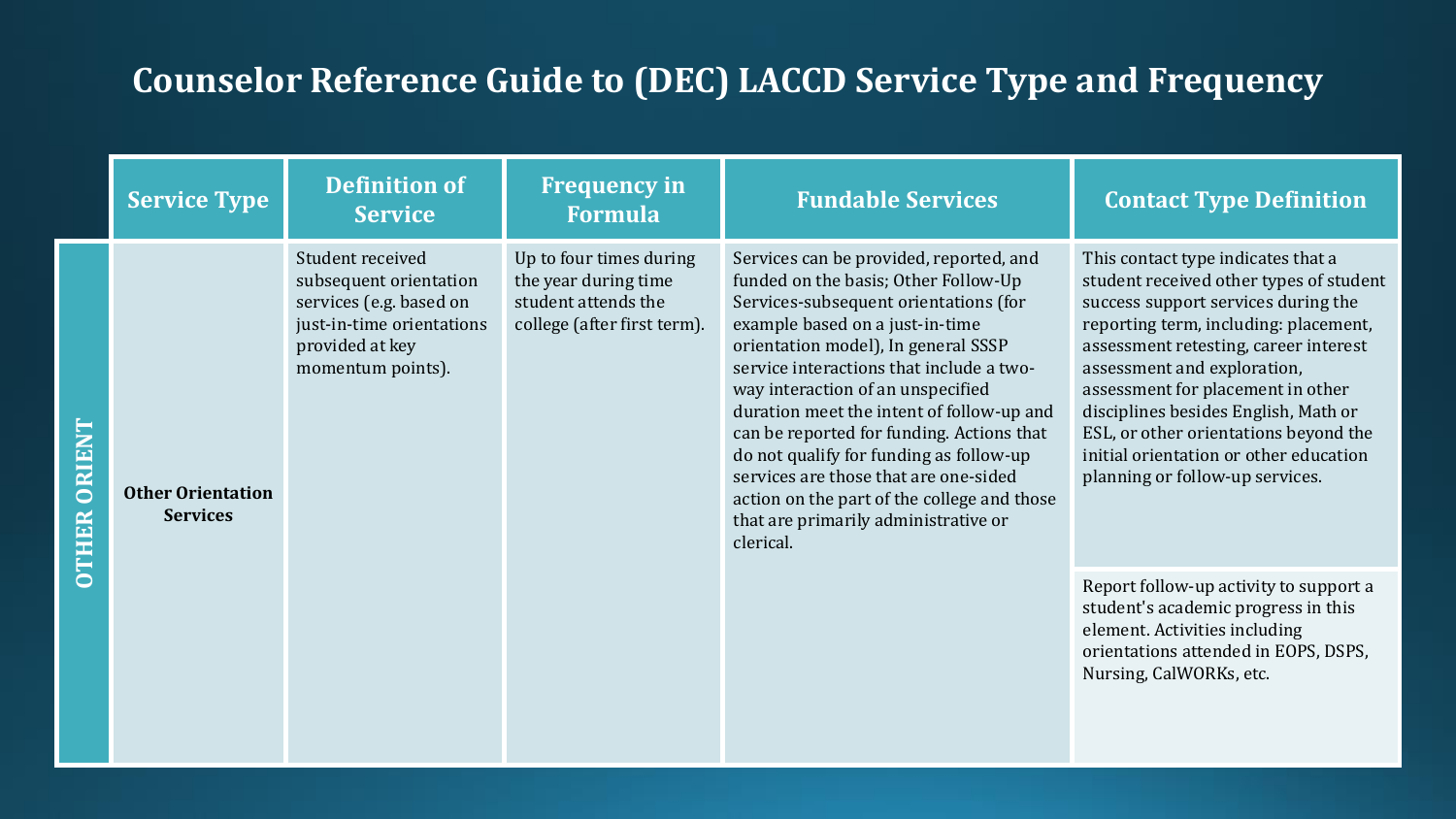|      | <b>Service Type</b>                                        | <b>Definition of</b><br><b>Service</b>                             | <b>Frequency in</b><br><b>Formula</b>                                                                 | <b>Fundable Services</b>                                                                                                                                                                                                                                                                                                                                                                                                                                                                                                                       | <b>Contact Type Definition</b>                                                                                                                                                                                                                                                                                                                                                                                                           |
|------|------------------------------------------------------------|--------------------------------------------------------------------|-------------------------------------------------------------------------------------------------------|------------------------------------------------------------------------------------------------------------------------------------------------------------------------------------------------------------------------------------------------------------------------------------------------------------------------------------------------------------------------------------------------------------------------------------------------------------------------------------------------------------------------------------------------|------------------------------------------------------------------------------------------------------------------------------------------------------------------------------------------------------------------------------------------------------------------------------------------------------------------------------------------------------------------------------------------------------------------------------------------|
| TTOE | <b>Other Follow Up</b><br><b>Student Education</b><br>Plan | Student received other<br>follow-up education<br>planning service. | Up to four times during<br>the year during time<br>student attends the<br>college (after first term). | Services can be provided, reported, and<br>funded on the basis; Other Follow-Up<br>Services-SEP include a revision or<br>development of an additional SEP beyond<br>the initial abbreviated and/or<br>comprehensive SEP (if the student<br>changes course of study, or there are<br>other changes that necessitate a revised<br>or new SEP). Actions that do not qualify<br>for funding as follow-up services are<br>those that are one-sided action on the<br>part of the college and those that are<br>primarily administrative or clerical. | This contact type indicates that a<br>student receives other types of student<br>success support services during the<br>reporting term, including: placement,<br>assessment retesting, career interest<br>assessment and exploration,<br>assessment for placement in other<br>disciplines besides English, Math or<br>ESL, or other orientations beyond the<br>initial orientation or other education<br>planning or follow-up services. |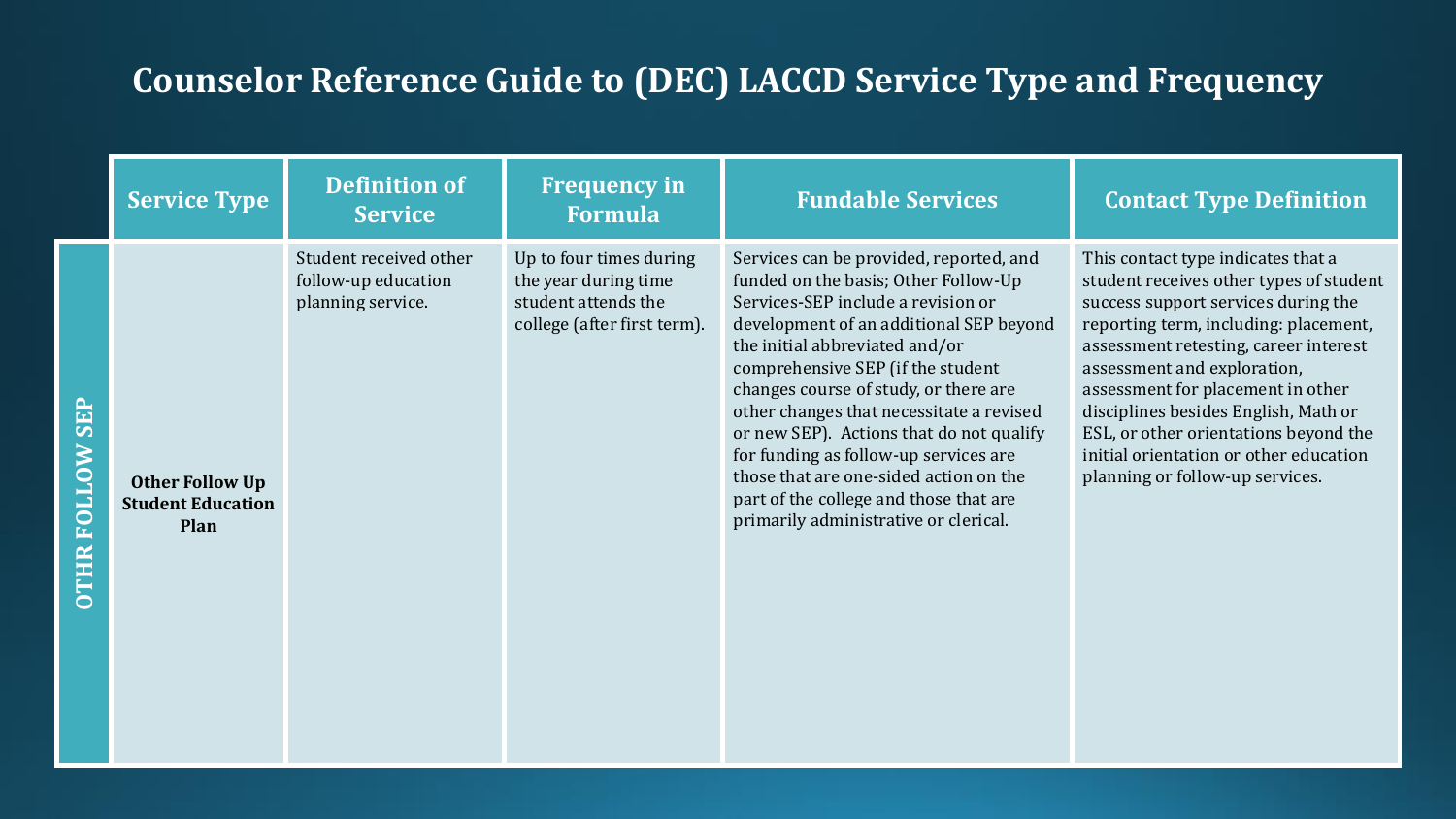|              | <b>Service Type</b>                                                                                      | <b>Definition of</b><br><b>Service</b>                                                                       | <b>Frequency in Formula</b>                                                                                                                                                                                                                                                                                                                | <b>Fundable Services</b>                                                                                                                                                                                                                                            | <b>Contact Type Definition</b>                                                                                                                                                                                                                                                                                                                            |
|--------------|----------------------------------------------------------------------------------------------------------|--------------------------------------------------------------------------------------------------------------|--------------------------------------------------------------------------------------------------------------------------------------------------------------------------------------------------------------------------------------------------------------------------------------------------------------------------------------------|---------------------------------------------------------------------------------------------------------------------------------------------------------------------------------------------------------------------------------------------------------------------|-----------------------------------------------------------------------------------------------------------------------------------------------------------------------------------------------------------------------------------------------------------------------------------------------------------------------------------------------------------|
|              |                                                                                                          | Student received<br>placement services<br>based on Early<br><b>Assessment Program</b><br>(EAP) test results. | Once during time student is served<br>by the college. Pre-enrollment<br>services provided to potential<br>students can be counted for funding<br>if they complete a college<br>application to create a basic student<br>record. A student re-enrolling at the<br>reporting college after an absence of<br>six or more primary semesters or | Services can be provided,<br>reported, and funded on the<br>basis; Initial assessment: for<br>math, English and ESL for first<br>time students. Services reported<br>for funding must be documented<br>(electronically or otherwise) in a<br>way that is auditable. | This contact type indicates that the<br>student received assessment<br>services for initial course placement<br>as a part of the student success<br>process of the college.                                                                                                                                                                               |
| EAP<br>PLACE | <b>Placement</b><br>services based on<br><b>Early Assessment</b><br><b>Program (EAP)</b><br>test results |                                                                                                              | the equivalent of 3 academic years<br>may be considered a new student<br>for funding purposes.                                                                                                                                                                                                                                             |                                                                                                                                                                                                                                                                     | Student received placement services<br>based on Early Assessment Program<br>(EAP) test results.<br>A student enrolled at the reporting<br>college after an absence of six or<br>more primary terms (semester) or<br>the equivalent of 3 academic years<br>may be considered a new student<br>for the purpose of reporting initial<br>assessment services. |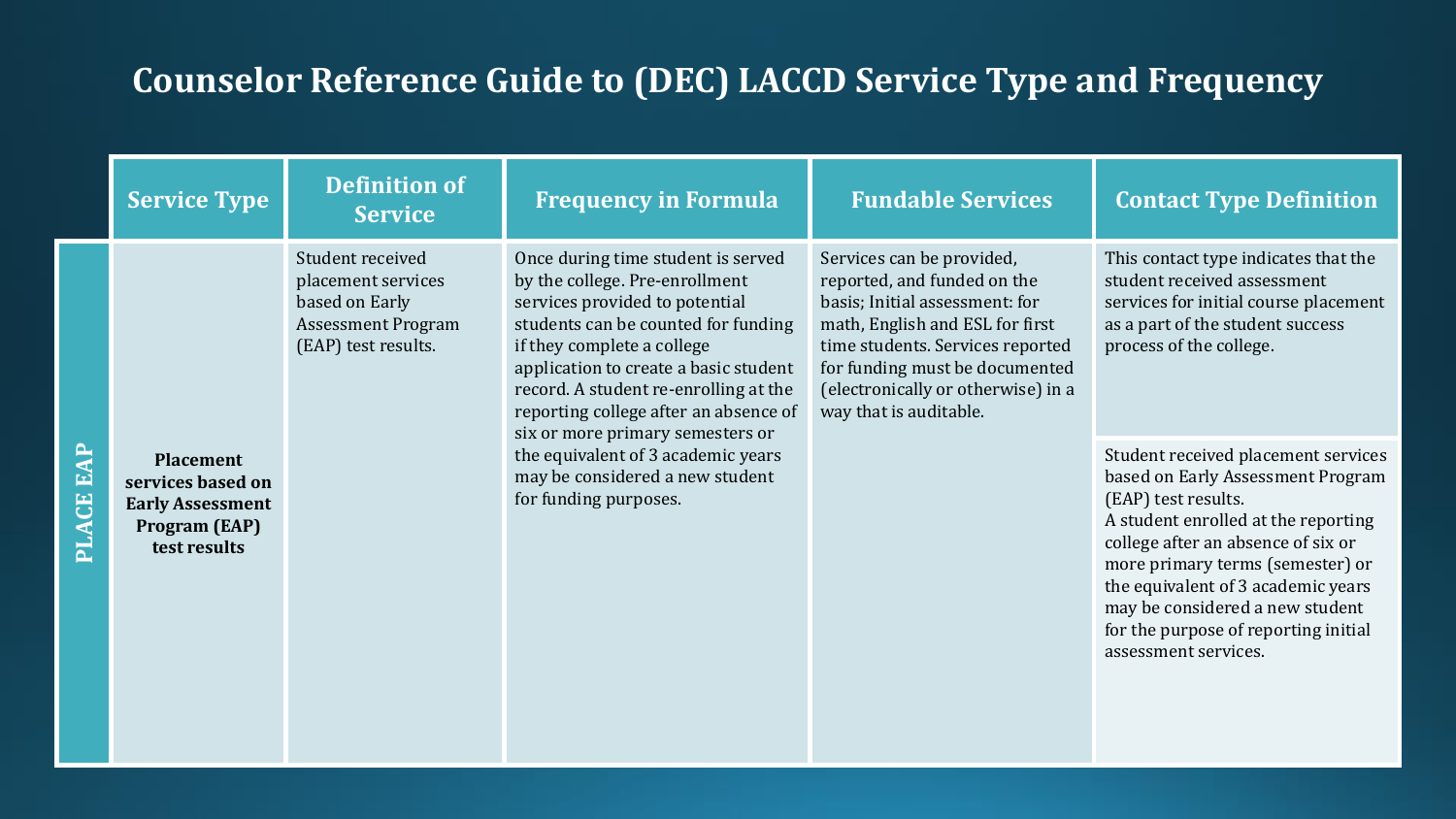|                    | <b>Service Type</b>                                                                 | <b>Definition of</b><br><b>Service</b>                                                                       | <b>Frequency in Formula</b>                                                                                                                                                                                                                                                                                                                                                                                                                  | <b>Fundable Services</b>                                                                                                                                                                                                                                            | <b>Contact Type Definition</b>                                                                                                                                                                                                                                                                                                                                   |
|--------------------|-------------------------------------------------------------------------------------|--------------------------------------------------------------------------------------------------------------|----------------------------------------------------------------------------------------------------------------------------------------------------------------------------------------------------------------------------------------------------------------------------------------------------------------------------------------------------------------------------------------------------------------------------------------------|---------------------------------------------------------------------------------------------------------------------------------------------------------------------------------------------------------------------------------------------------------------------|------------------------------------------------------------------------------------------------------------------------------------------------------------------------------------------------------------------------------------------------------------------------------------------------------------------------------------------------------------------|
| <b>PLACE OTHER</b> |                                                                                     | Student received<br>placement services<br>based on placement<br>results from other<br>college or university. | Once during time student is served<br>by the college. Pre-enrollment<br>services provided to potential<br>students can be counted for funding<br>if they complete a college<br>application to create a basic student<br>record. A student re-enrolling at the<br>reporting college after an absence of<br>six or more primary semesters or<br>the equivalent of 3 academic years<br>may be considered a new student<br>for funding purposes. | Services can be provided,<br>reported, and funded on the<br>basis; Initial assessment: for<br>math, English and ESL for first<br>time students. Services reported<br>for funding must be documented<br>(electronically or otherwise) in a<br>way that is auditable. | This contact type indicates whether<br>the student received assessment<br>services for initial course placement<br>as a part of the student success<br>process of the college.                                                                                                                                                                                   |
|                    | <b>Placement</b><br>services based on<br>placement results<br>from other<br>college |                                                                                                              |                                                                                                                                                                                                                                                                                                                                                                                                                                              |                                                                                                                                                                                                                                                                     | Student received placement services<br>based on placement results from<br>other college or university.<br>A student enrolled at the reporting<br>college after an absence of six or<br>more primary terms (semester) or<br>the equivalent of 3 academic years<br>may be considered a new student<br>for the purpose of reporting initial<br>assessment services. |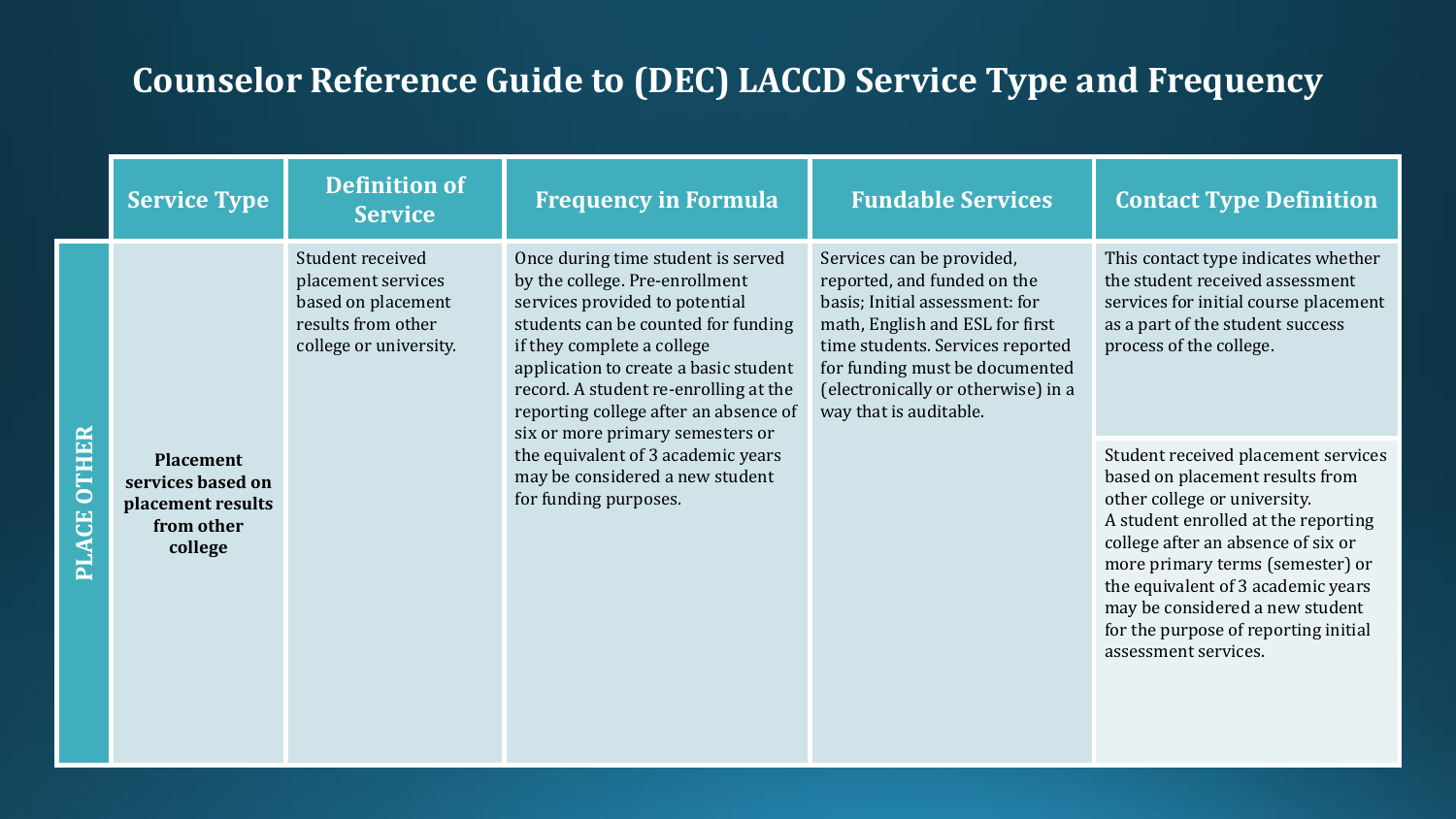#### **(DEC) S251 – Major, Student Ed Goal, & AOC Codes**

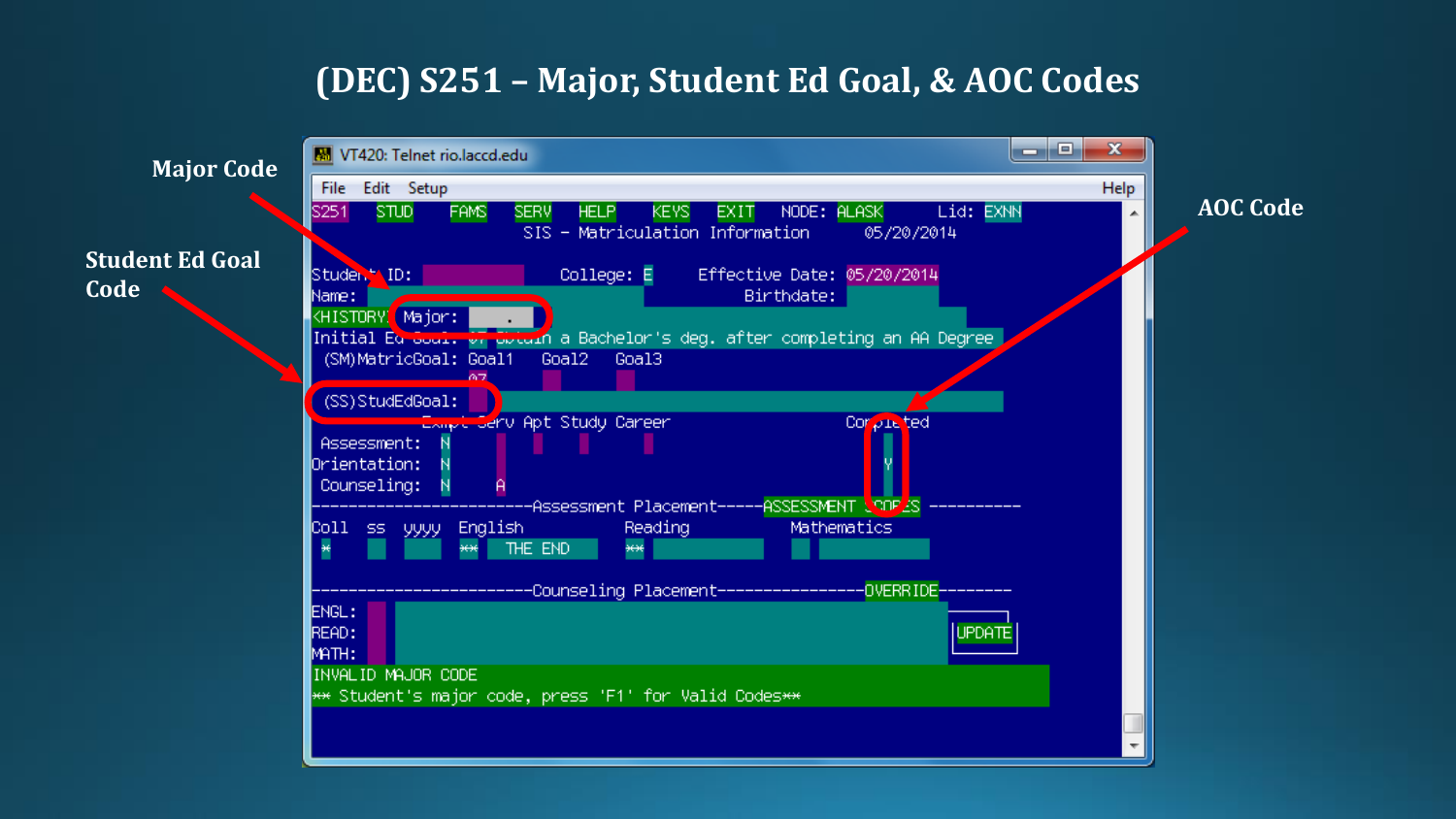# **(DEC) S251 – Major Codes**

| Edit Setup<br>File                                                                                                                                                                                                                                                                                                                                                                                                                                                                                                                                                                                                                                                                                                                                                                                                                   | Help |  |  |  |  |  |
|--------------------------------------------------------------------------------------------------------------------------------------------------------------------------------------------------------------------------------------------------------------------------------------------------------------------------------------------------------------------------------------------------------------------------------------------------------------------------------------------------------------------------------------------------------------------------------------------------------------------------------------------------------------------------------------------------------------------------------------------------------------------------------------------------------------------------------------|------|--|--|--|--|--|
| NODE: ALASK<br><b>FAMS</b><br><b>SERV</b><br><b>HELP</b><br><b>KEYS</b><br>Lid: EXNN<br>S251<br><b>STUD</b><br>EXIT.                                                                                                                                                                                                                                                                                                                                                                                                                                                                                                                                                                                                                                                                                                                 | ∸    |  |  |  |  |  |
| Program Codes<br>$(2014 - 2015)$<br>Student ID:<br>093403 A+ Certification Training<br>Name:<br>KHISTORY> Major  <br>050200 Accounting<br>050200 Accounting<br>Initial Ed Goal <br>050201 Accounting Assistant<br>(SM)MatricGoal  <br>050205 Accounting Using Quickbooks Pro<br>210500 Administration of Justice<br>(SS) StudEdGoal<br>210500 Administration of Justice<br>Exml<br>210511 Administration of Justice/Law Emphasis<br>Assessment:<br>210512 Administration of Justice/Sociological Emphas<br>Orientation:<br>051400 Administrative Assistant<br>Counseling:<br>050202 Advanced Accounting Specialist<br>061440 Animation<br>Coll ss yyyy<br>061440 Animation - Level One<br>₩<br>061401 Animation- Level Two<br>220200 Anthropology<br>ENGL:<br>READ:<br>Use Up/Dn Arrow or PgUp/PgDn to scroll, F3 to return<br>MATH: |      |  |  |  |  |  |
| normal successful completion                                                                                                                                                                                                                                                                                                                                                                                                                                                                                                                                                                                                                                                                                                                                                                                                         |      |  |  |  |  |  |
|                                                                                                                                                                                                                                                                                                                                                                                                                                                                                                                                                                                                                                                                                                                                                                                                                                      |      |  |  |  |  |  |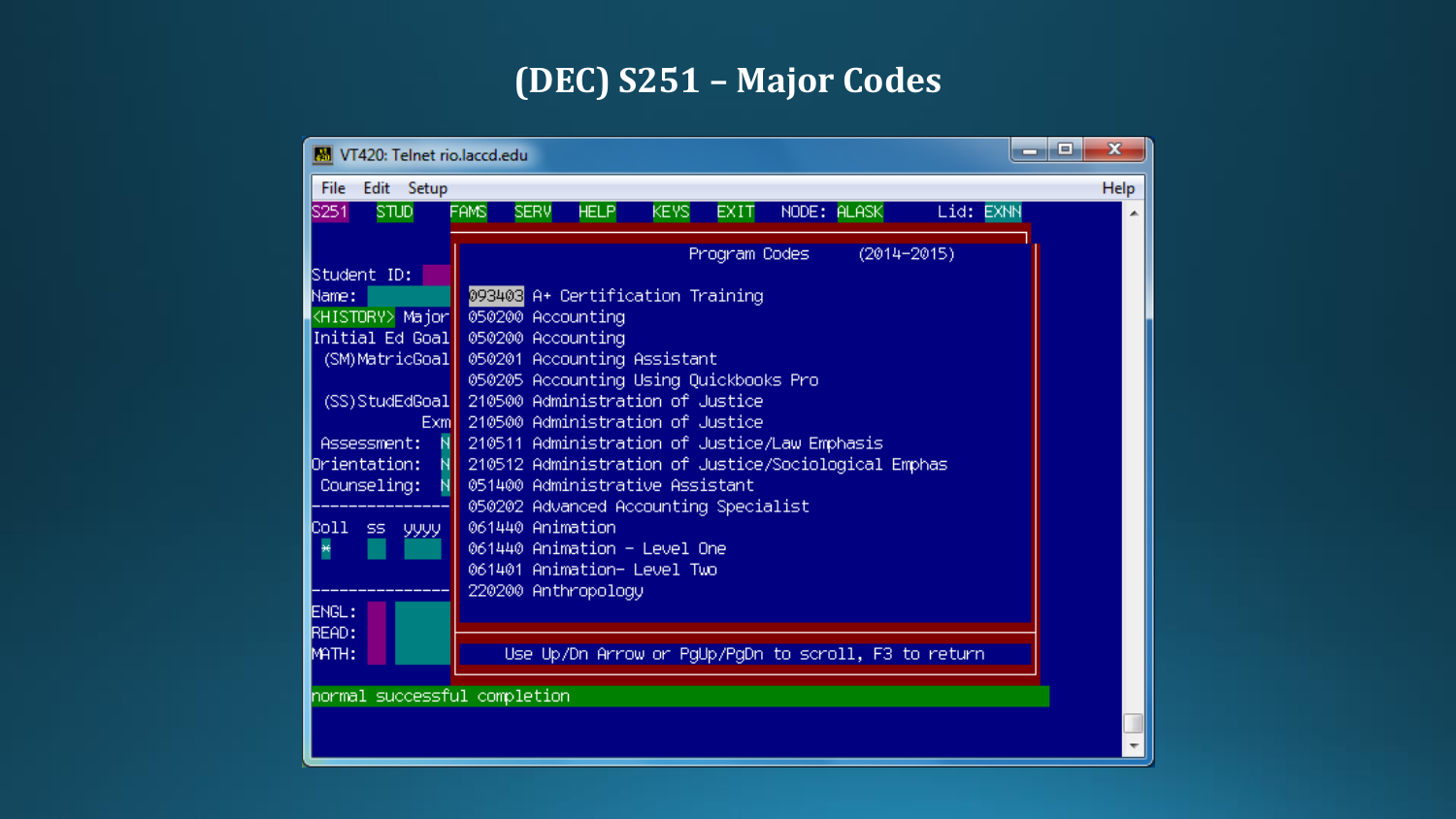#### **(DEC) S251 – Student Educational Goal Codes**

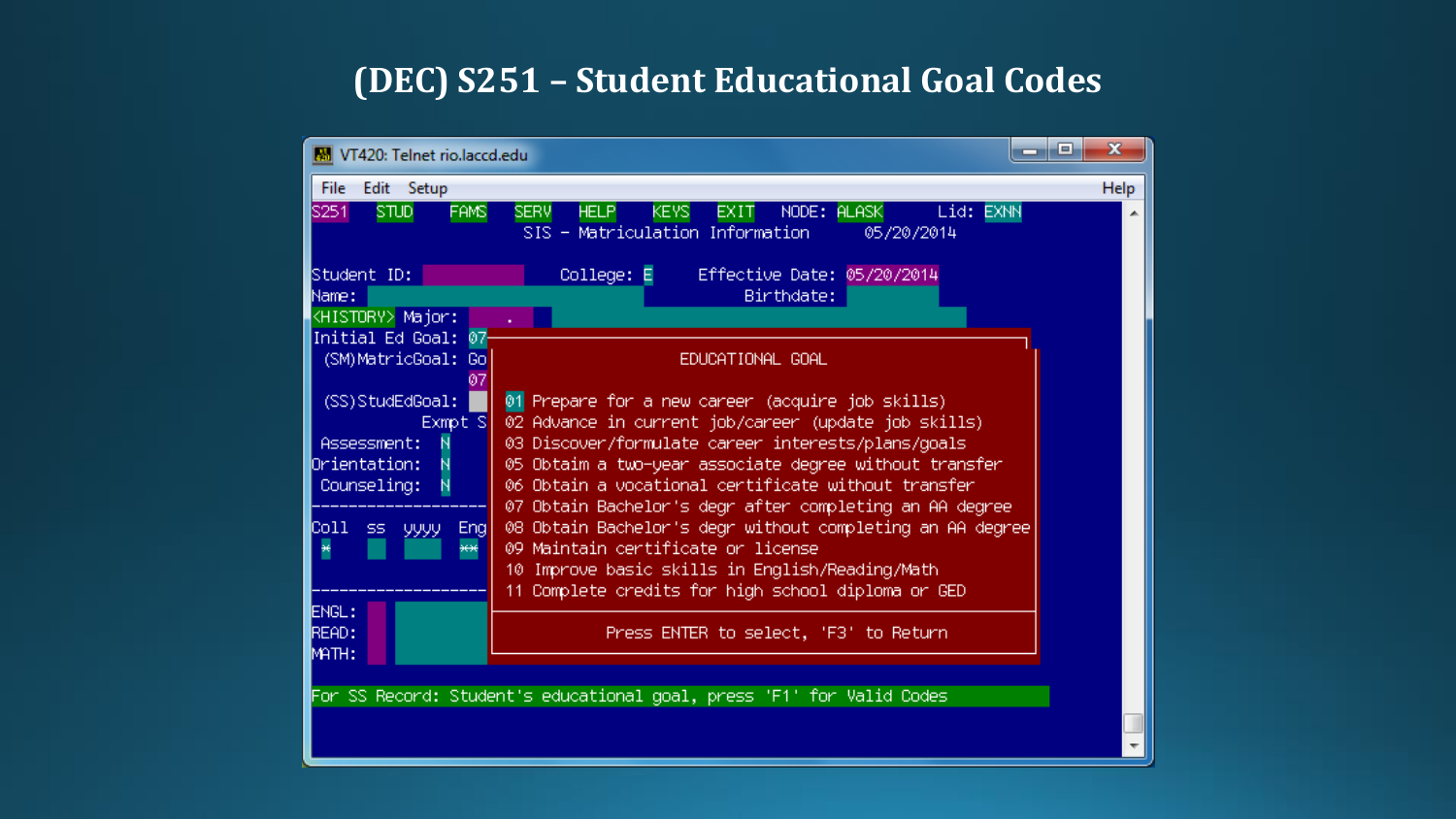#### **(DEC) S251 – AOC Codes**